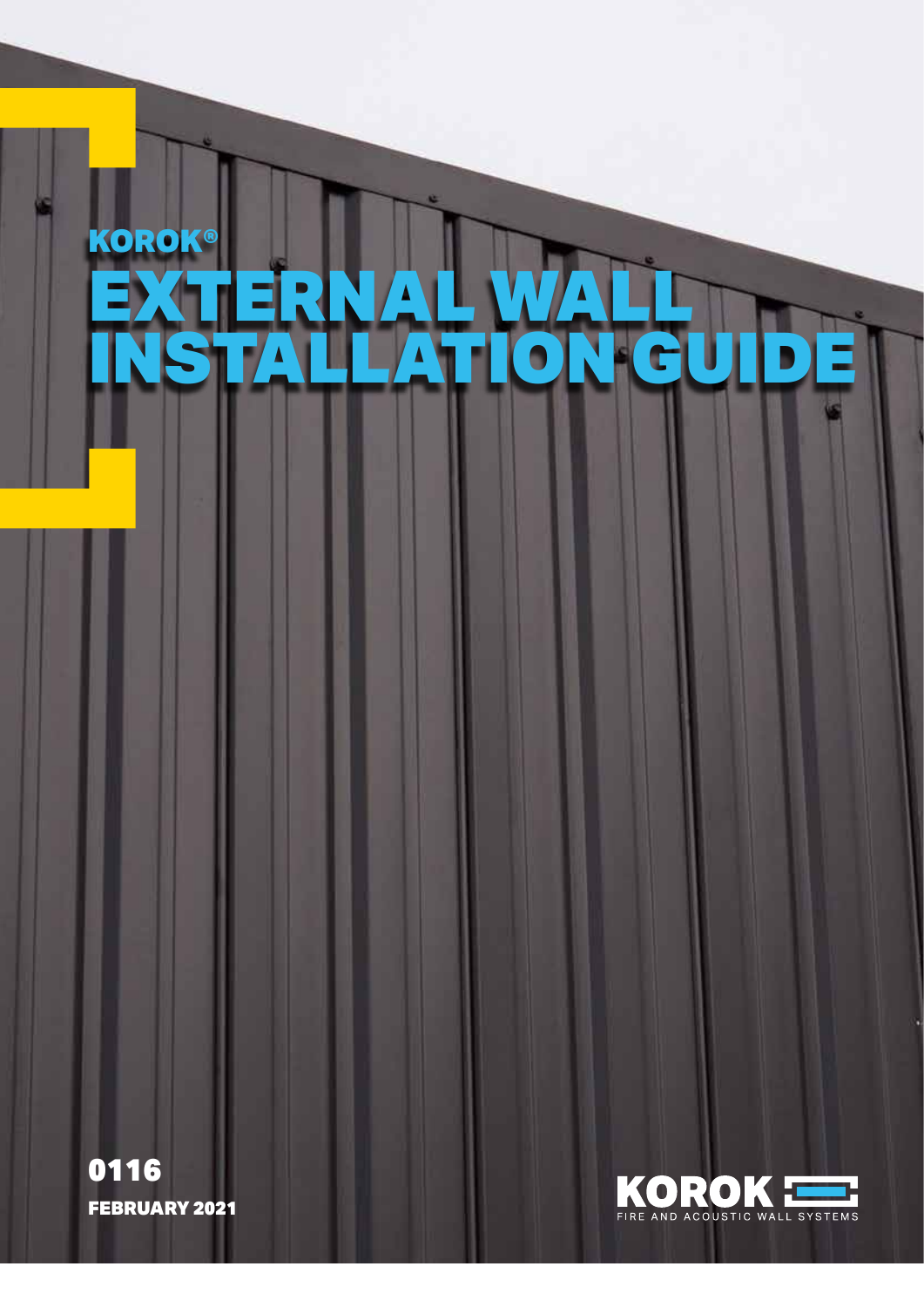# KOROK® COMPONENTS SUMMARY

| <b>Product Image</b> | <b>Item Description</b>                                                                        |  |
|----------------------|------------------------------------------------------------------------------------------------|--|
|                      | KOROK® C-track 60 x<br>80 x 60mm 1.15B.M.T.<br>(Colour)                                        |  |
|                      | KOROK® C-track 60 x<br>80 x 60mm 1.15B.M.T.<br>(Galvanised)                                    |  |
|                      | KOROK® panel 78 mm<br>wide 250 mm cover 400<br>kg/m <sup>3</sup> density (Colour)              |  |
|                      | KOROK® GEN 2 panel<br>78 mm wide 250 mm<br>cover 400 kg/m <sup>3</sup> density<br>(Galvanised) |  |
|                      | Hilti DBZ 6/4.5 x 32mm                                                                         |  |
|                      | 6.5 x 32 Rawl Mushroom<br>spikes                                                               |  |
|                      | Wafer Tek 10g - 16 x<br>16mm Class 3                                                           |  |
|                      | Wafer Tek 10g - 16 x<br>30mm Class 3                                                           |  |
|                      | For EX1 and EX2<br>Sikaflex-400 Fire-rated<br>Sealant                                          |  |
|                      | For EX3, EX4 and EX5<br>Hilti CP606<br>PROMASEAL®-A                                            |  |
|                      | KOROK® Foam Strip                                                                              |  |

| <b>Product Image</b> | <b>Item Description</b>                       |  |
|----------------------|-----------------------------------------------|--|
|                      | 6.5x75mm Blue Tip<br>screws                   |  |
|                      | Hex Head SDS 14g x<br>22mm                    |  |
|                      | Hex Head Type 17 14g<br>$x$ 35 $mm$           |  |
|                      | Hex Head SDS 14g x<br><b>115mm</b>            |  |
|                      | Hilti X-ENP-19 L15<br>fasteners (strip of 10) |  |
|                      | Hilti DX76 fasteners (as<br>above)            |  |
|                      | Hilti DX76 yellow<br>charges                  |  |
|                      | KOROK <sup>®</sup> Angle                      |  |
|                      | KOROK® Base Steel<br>Plate                    |  |
|                      | KOROK® Exterior 3mm<br><b>Base Angle</b>      |  |
|                      | KOROK® Internal base<br>cover flashing        |  |

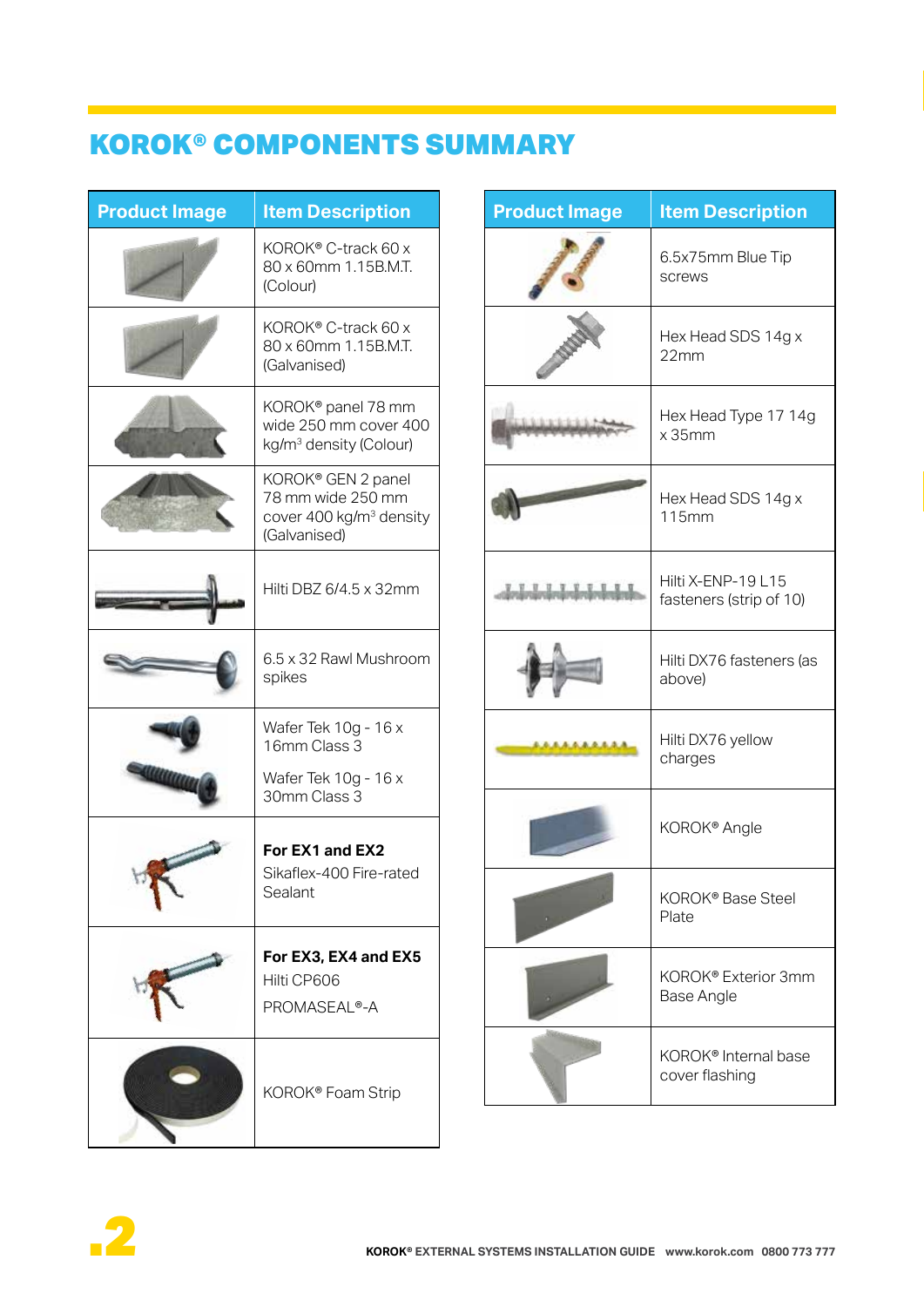# **KOROK®** EX1 AND EX2 **SYSTEMS**



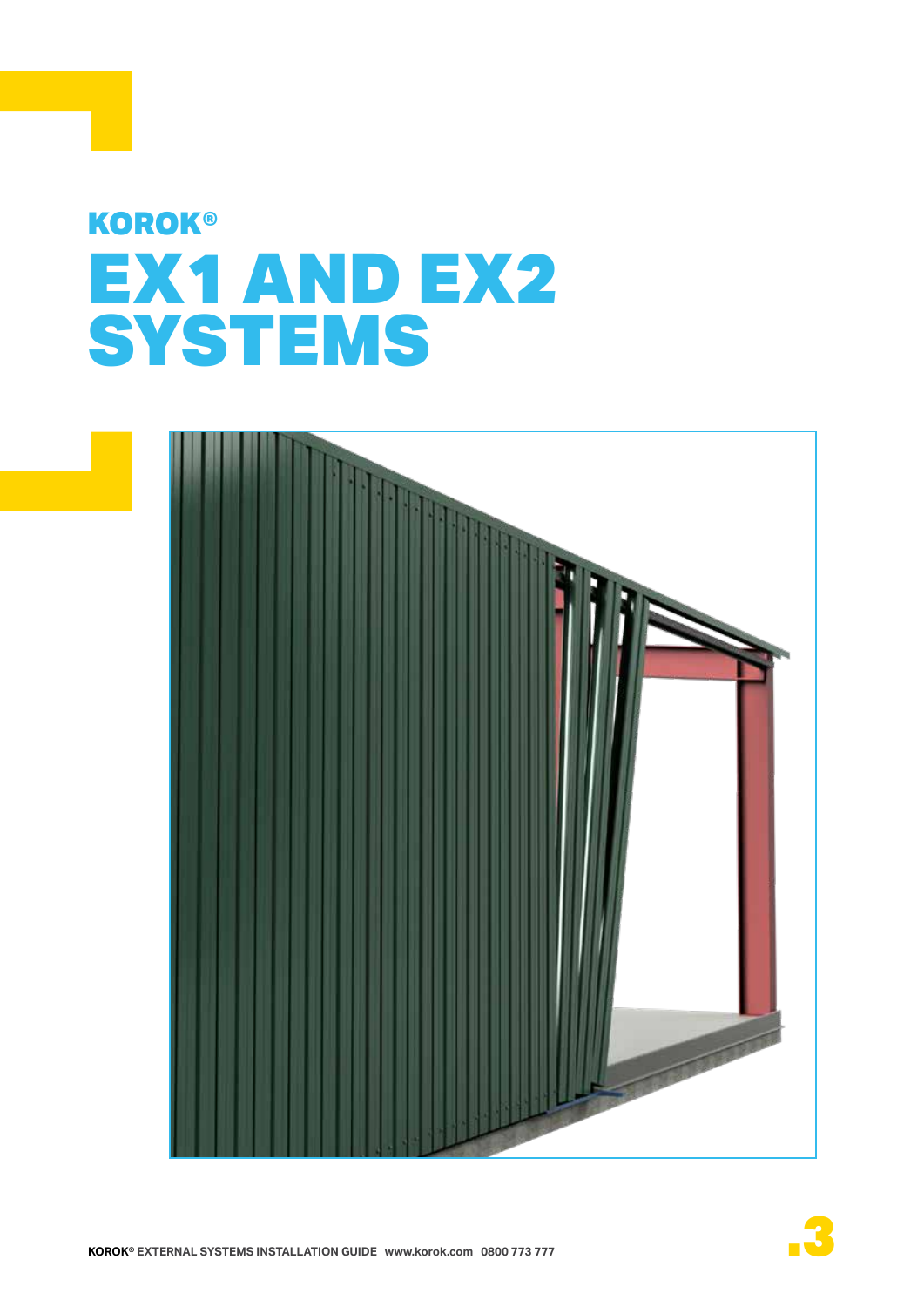The KOROK® panels need to be handled with care prior to installation to avoid knocks, bumps and scratches which may lead to maintenance issues at a later date. Panels to be stored on the flat or in their pallets. When using long panels, care must be taken when lifting the panels into place that they do not deflect so much that the skin is wrinkled.





#### STEP 1

#### **Install KOROK® Exterior 3mm Base Angle.**

First apply a bead of Sikaflex-400 fire-rated sealant to the back of the KOROK® Exterior 3mm Base Angle. Place the angle in position against the concrete slab and drill 6mm holes into the slab at the pre-drilled 400mm centres.

#### STEP 2

Fasten the KOROK® Exterior 3mm Base Angle to the concrete slab with the 6.5x75mm Blue Tip screws.

If the slab is uneven, add a second bead of sealant in the corner of the KOROK® Exterior 3mm Base Angle and the slab.



#### STEP 3

#### **Prepare the KOROK® panels for installation.**

Apply KOROK® foam to the male ends of the panels and remove the backing paper. Do this while the panels are still in the pack for efficiency.

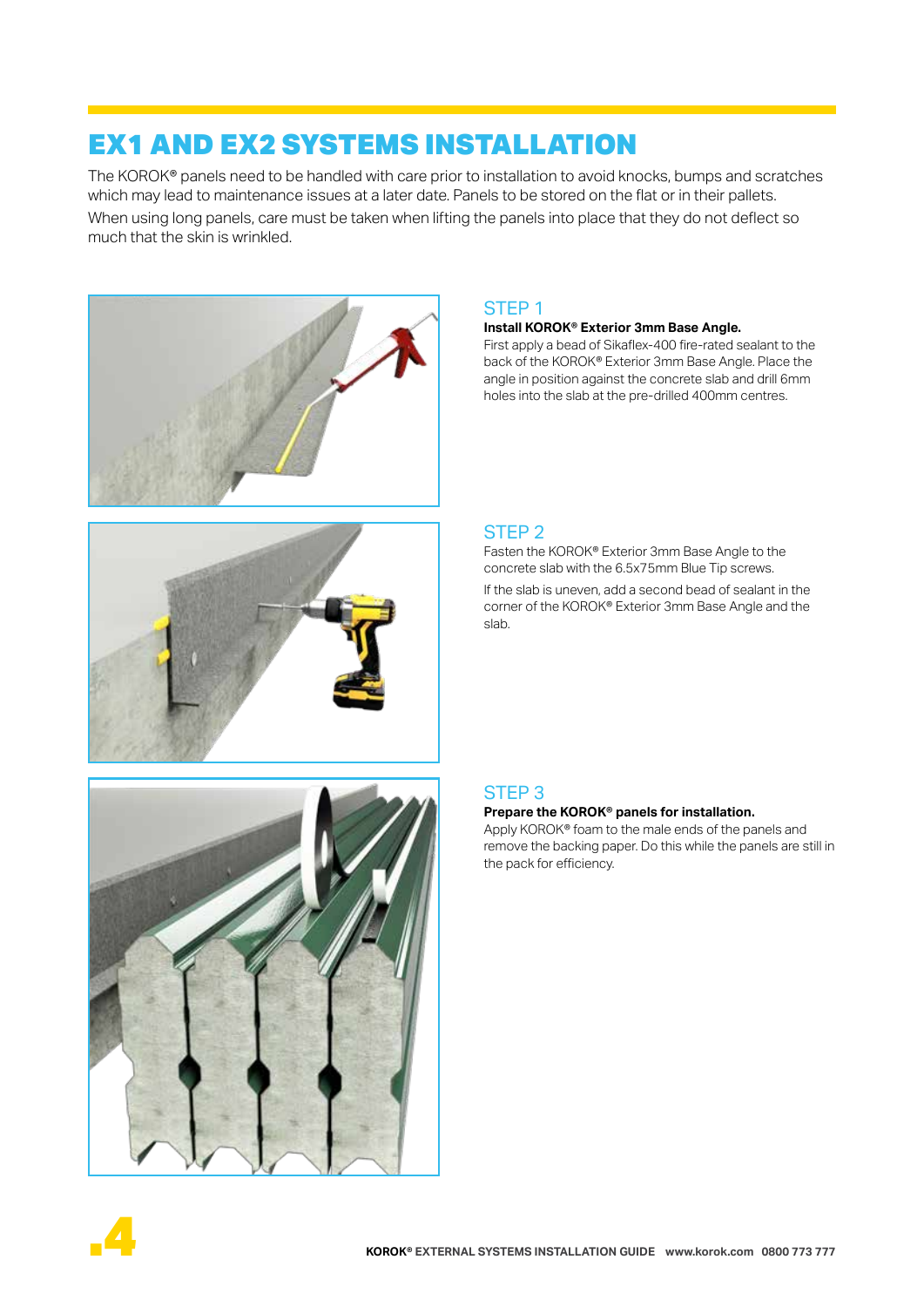

#### **Apply fire-rated sealant to the KOROK® panels.**

Remove the panels from the pack and apply a bead of KOROK® sealant to the internal lap of the female end just prior to installing the panel.

When laying the panels horizontally ensure the surface is clean and free from grit as the panel coating may scratch and mark.



#### STEP 5

#### **Install first KOROK® panel.**

Ensure the first panel is plumbed vertical and is screw fixed into place. Lift KOROK® panels vertically into place and set the bottom of the panel on top of a 20 mm KOROK® packer. This supports the panels during installation and maintains the 20 mm gap between the bottom of the panel and the lip of the KOROK® Exterior 3mm Base Angle. Fix each panel off before fitting the next panel and before moving the packer.



#### STEP 6

Before fastening, ensure the panels are clicked together correctly to maintain performance.

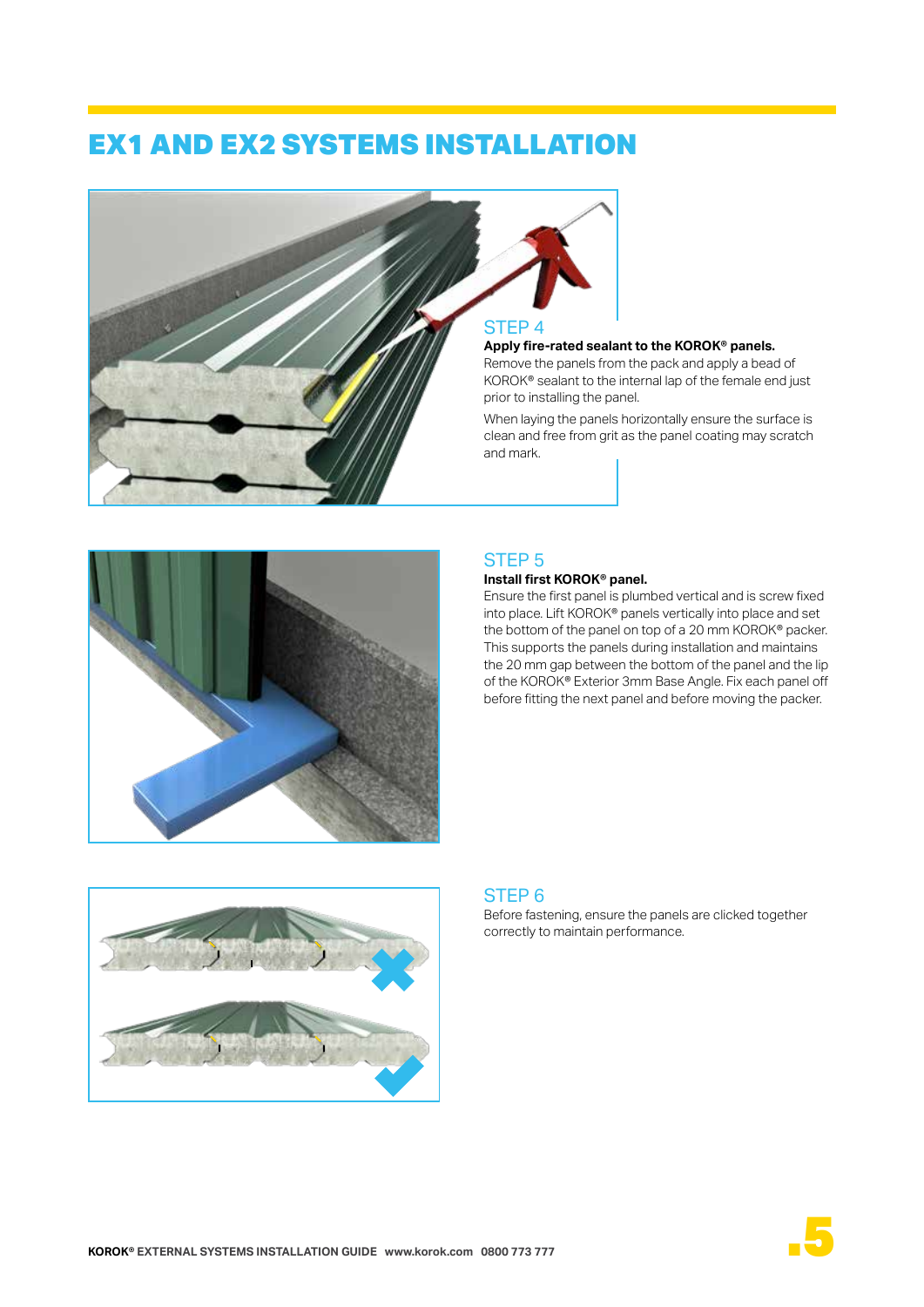





#### STEP 7

#### **Fix panels to supports.**

Remove the strippable film where the panels are to be fastened.

With the 20 mm packer in place, fasten the KOROK® panels to the KOROK® Exterior 3mm Base Angle with 14g x 115mm Steeltite tek screws, 2 per panel, and at the top support, 2 per panel.

Once the panel is fastened off, the packer is moved along to support the next panel.

#### STEP 8 **Repeat steps 5-7 until the wall is complete.**

#### STEP 9

#### **Fix KOROK® panels to any midspan supports.**

Fix the KOROK® panels to any required midspan supports as per the wall design.

#### STEP 10

#### **Add KOROK® C-track to top and sides.**

Cap off the top and sides of the newly assembled wall with KOROK® C-track.

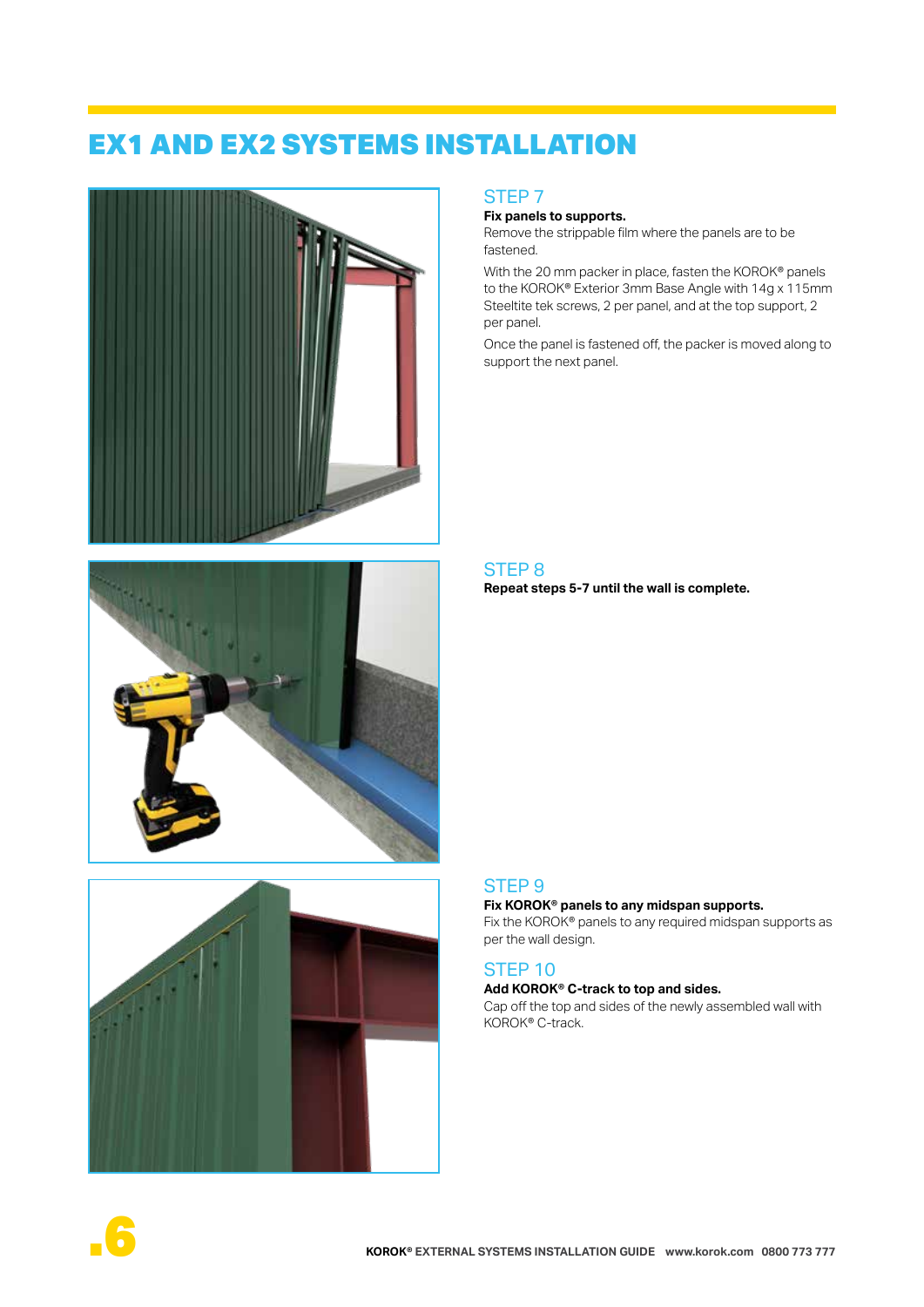



#### STEP 11

#### **Screw off the completed wall.**

On the internal side of the wall, screw off the walls with 10x16 wafer screws. Screws are inserted into each panel joint at 1 metre horizontal centres.

#### STEP 12

Remove any remaining plastic film and then apply a continuous bead of fire rated sealant between the top of the KOROK® Exterior 3mm Base Angle and the KOROK® panels. Also, between the KOROK® C-track and the KOROK® panels as indicated by the yellow line.

#### STEP 13

#### **Install flashings**

Barge, gutter and corner flashings are installed to complete the wall. Generally these are completed by the roofing/ cladding contractor.

Install the KOROK® internal base cover flashings where applicable.

#### **Final check.**

At the completion of the job and at the finish of each day's work, it is essential that the completed area be thoroughly cleaned of all swarf, rivet stems, nails, drillings and screws etc. normally associated with the installation of metal KOROK® panels. Remove any remaining strippable film, check all fixings are correctly installed, all fire and acoustic sealant is applied correctly.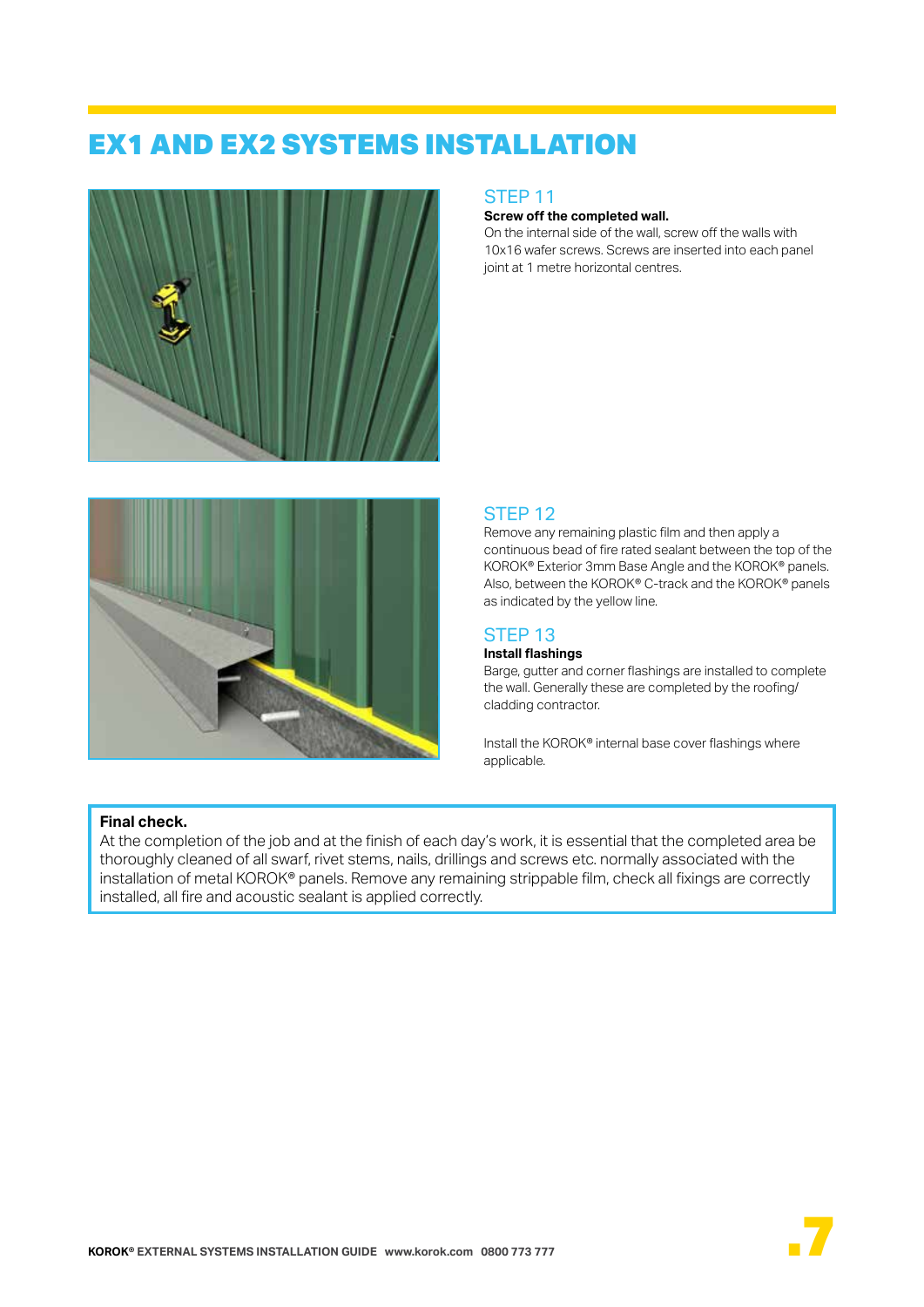#### EXTERNAL WALL BOTTOM FIXING SECTION DETAIL WITH BASE ANGLE



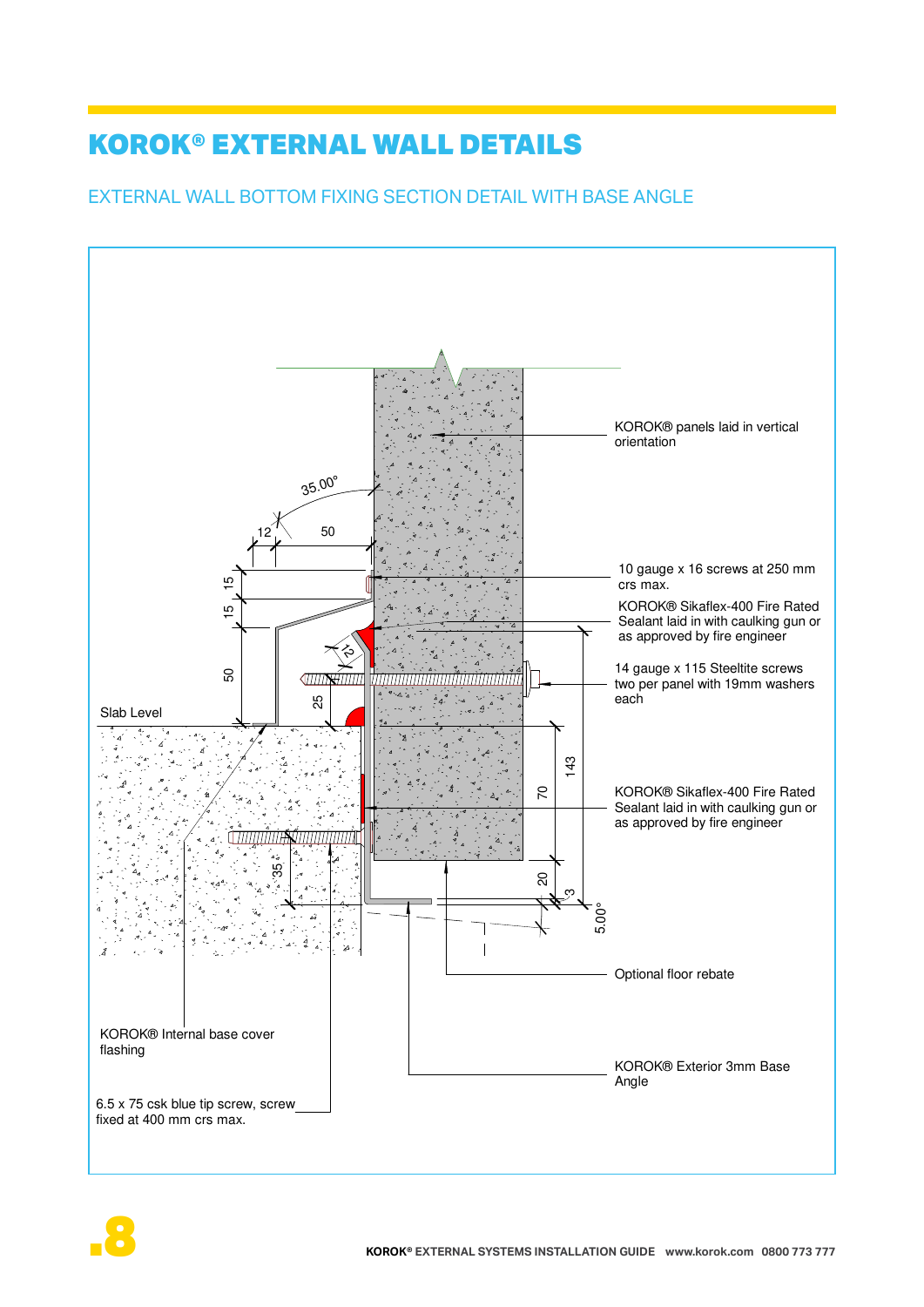## BASE ELEVATION WITH KOROK® EXTERIOR 3MM BASE ANGLE

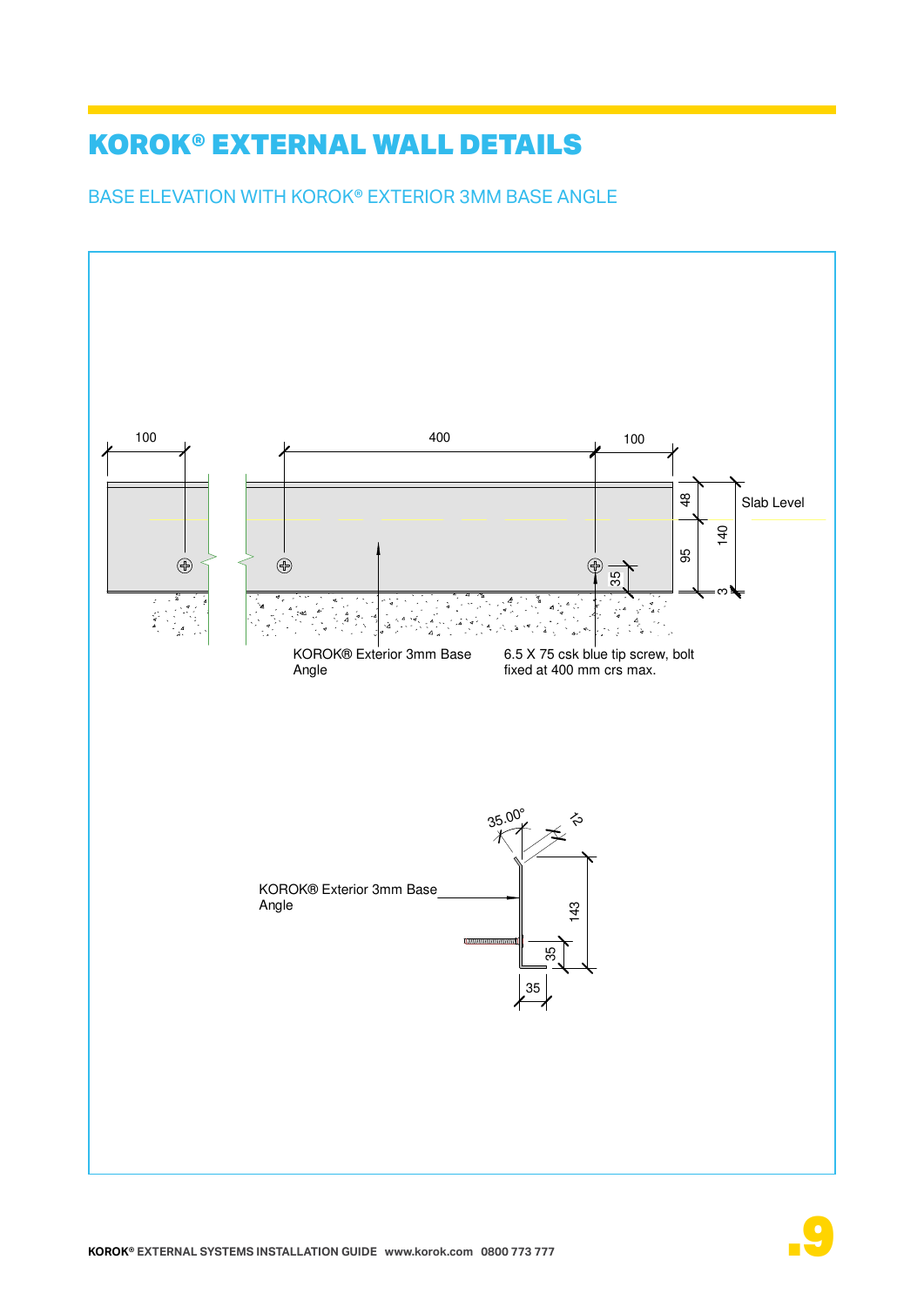## I YPICAL PARAPET DETAIL



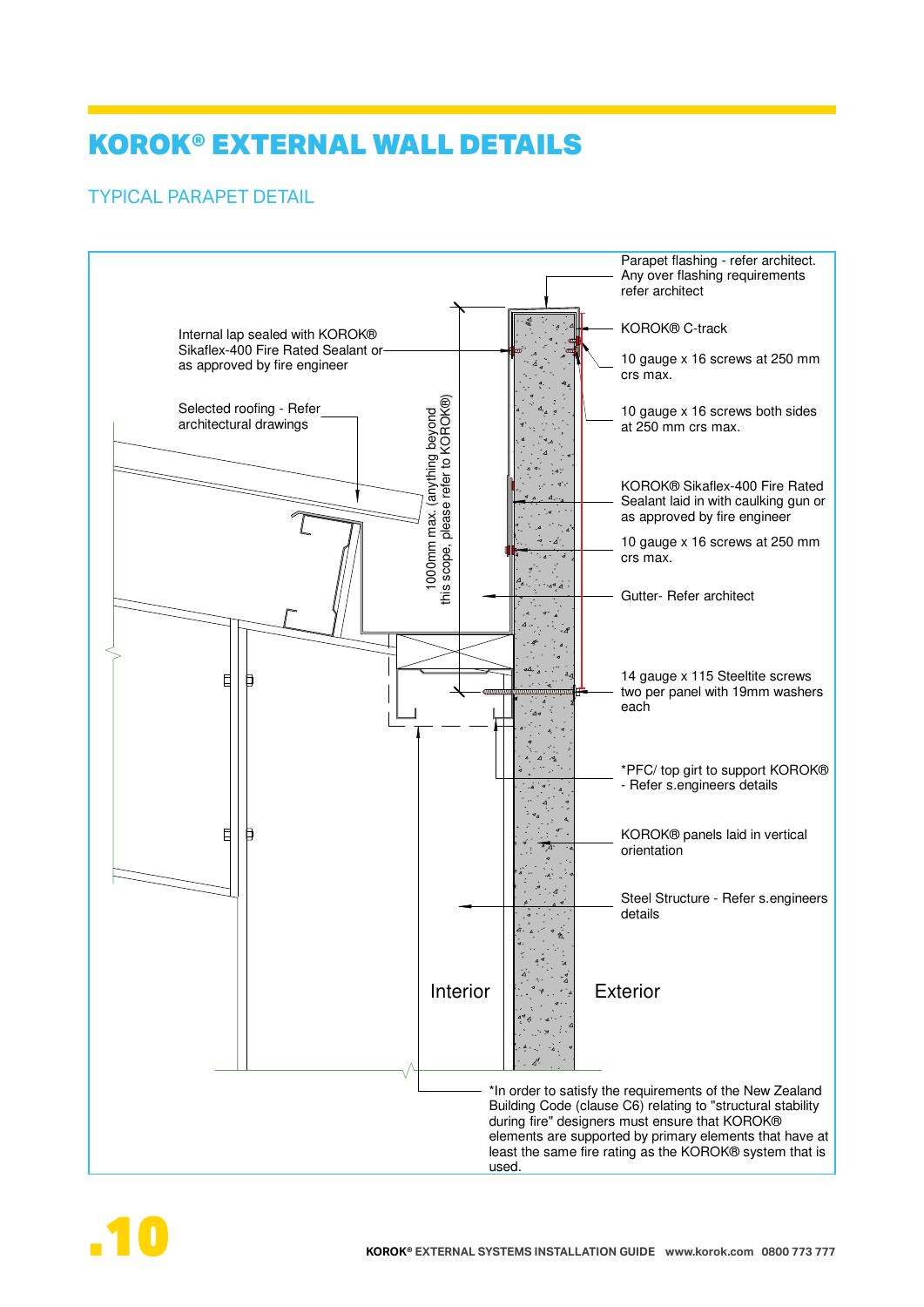EXTERNAL WALL BOTTOM FIXING OUTSIDE ELEVATION



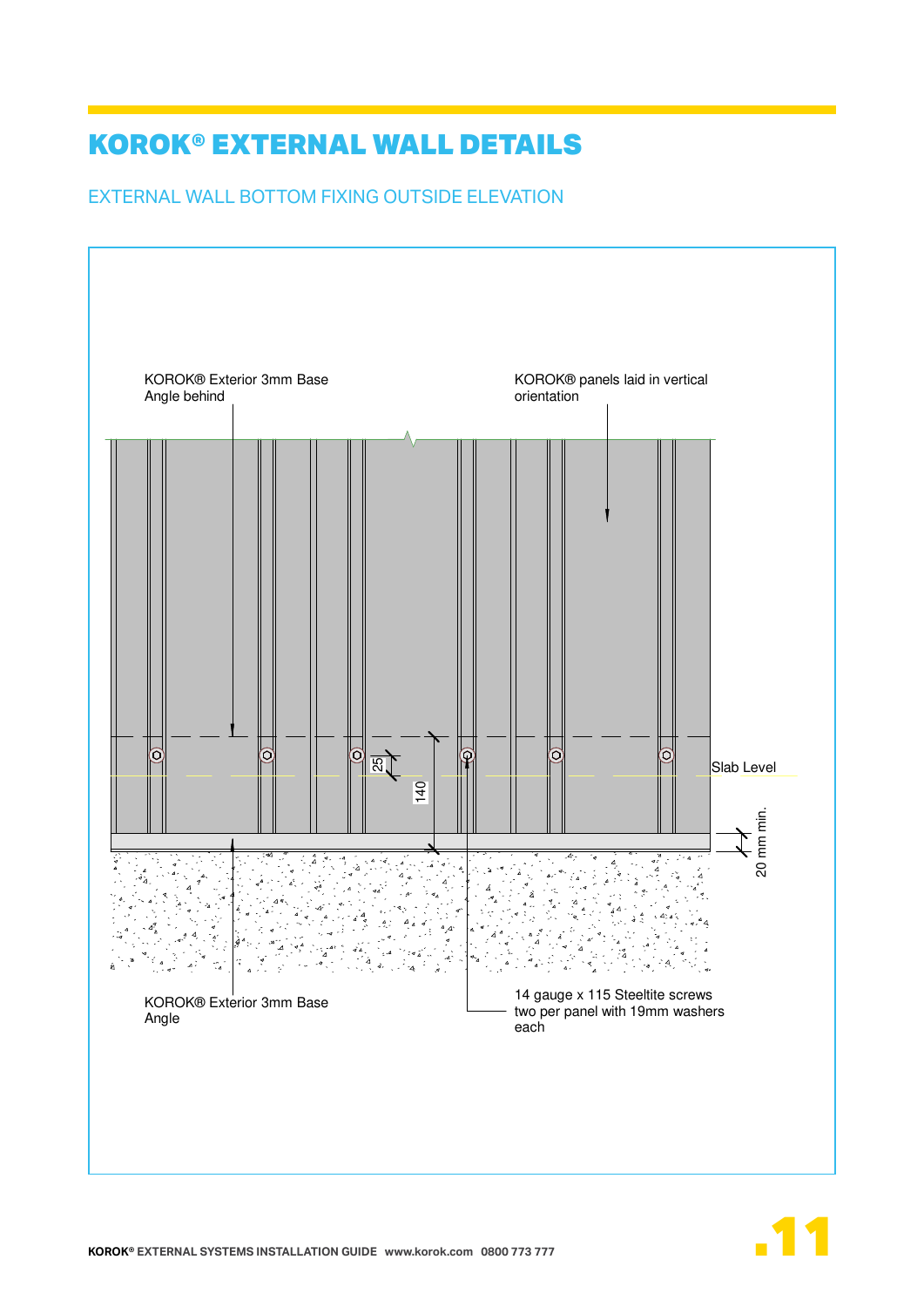# **KOROK®** EX3, EX4 AND EX5 **SYSTEMS**



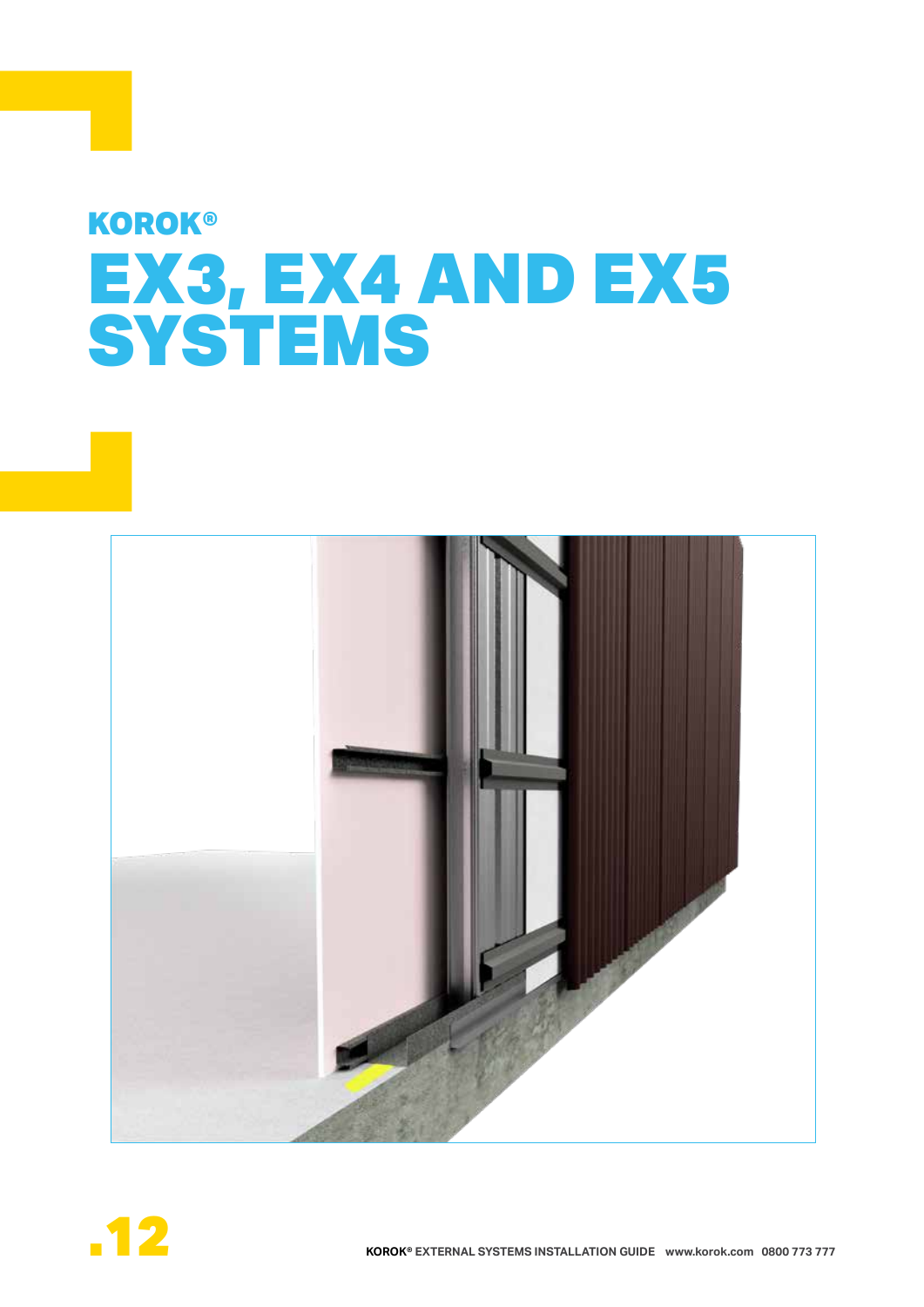# EX3, EX4 AND EX5 SYSTEMS INSTALLATION

The panels need to be handled with care prior to installation to avoid knocks, bumps and scratches which may lead to maintenance issues at a later date. Panels to be stored on their flat or in their pallets. When using long panels, care must be taken when lifting the panels into place that they do not deflect so much that the skin is wrinkled.



#### STEP 1

Ensure C-track is sealed to the structure. A continuous bead of fire-rated sealant is run along the floor before the C-track is laid and fixed.

OR

The sealant can be applied directly to the C-track before fixing in place.

#### STEP 2

Using a masonry drill bit, pre-drill the C-track at 400 mm centres.



# STEP 3

Then use the fixings to secure the C-track.



#### STEP 4

If the surrounding surface is uneven or if you're not sure you have a good seal, add a continuous bead of sealant around the perimeter of the C-track where it contacts the surrounding surface.

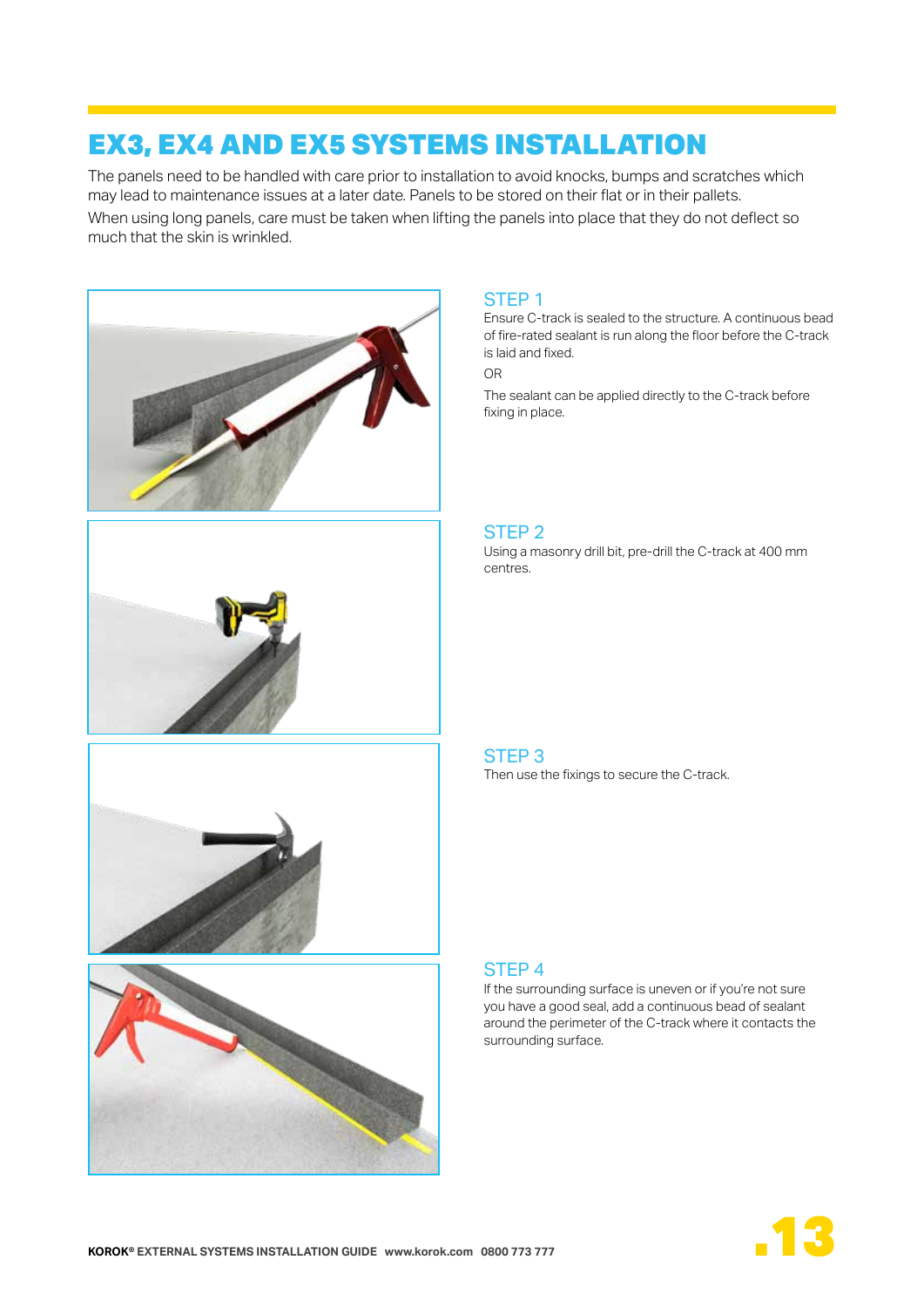# EX3, EX4 AND EX5 SYSTEMS INSTALLATION

#### STEP 5

*Pull back a 300 mm section of the strippable film on the ends of the panels before placing the panels in to the C-track.*

Ensure that the first panel is plumbed vertical after fitting into the C-track. Screw fix the panel into place to the C-track.

Subsequent panels are placed in a tilt and snap action.

#### STEP 6

Ensure the tongue and groove are fully locked to maintain the fire and acoustic performance. Remove strippable film at the end of each day's work.

#### STEP 7

#### CUTTING PANELS

KOROK® panels can be cut to length and width with the use of a reciprocating saw or a radial saw with dust extraction. Diamond cutting discs are recommended for radial saws.

Where KOROK® panels are trimmed to width, the cut edge of the panel is fitted into the C-track and so is always the last panel abutting the wall or column. The panel is then sealed and fixed in position as usual.

#### STEP 8

#### **Fix KOROK® panels to any midspan supports.**

Fix the KOROK® panels to any required midspan supports as per the wall design.

#### STEP 9

#### **Add KOROK® C-track to top and sides.**

Cap off the top and sides (where appropriate) of the newly assembled wall with KOROK® C-track.









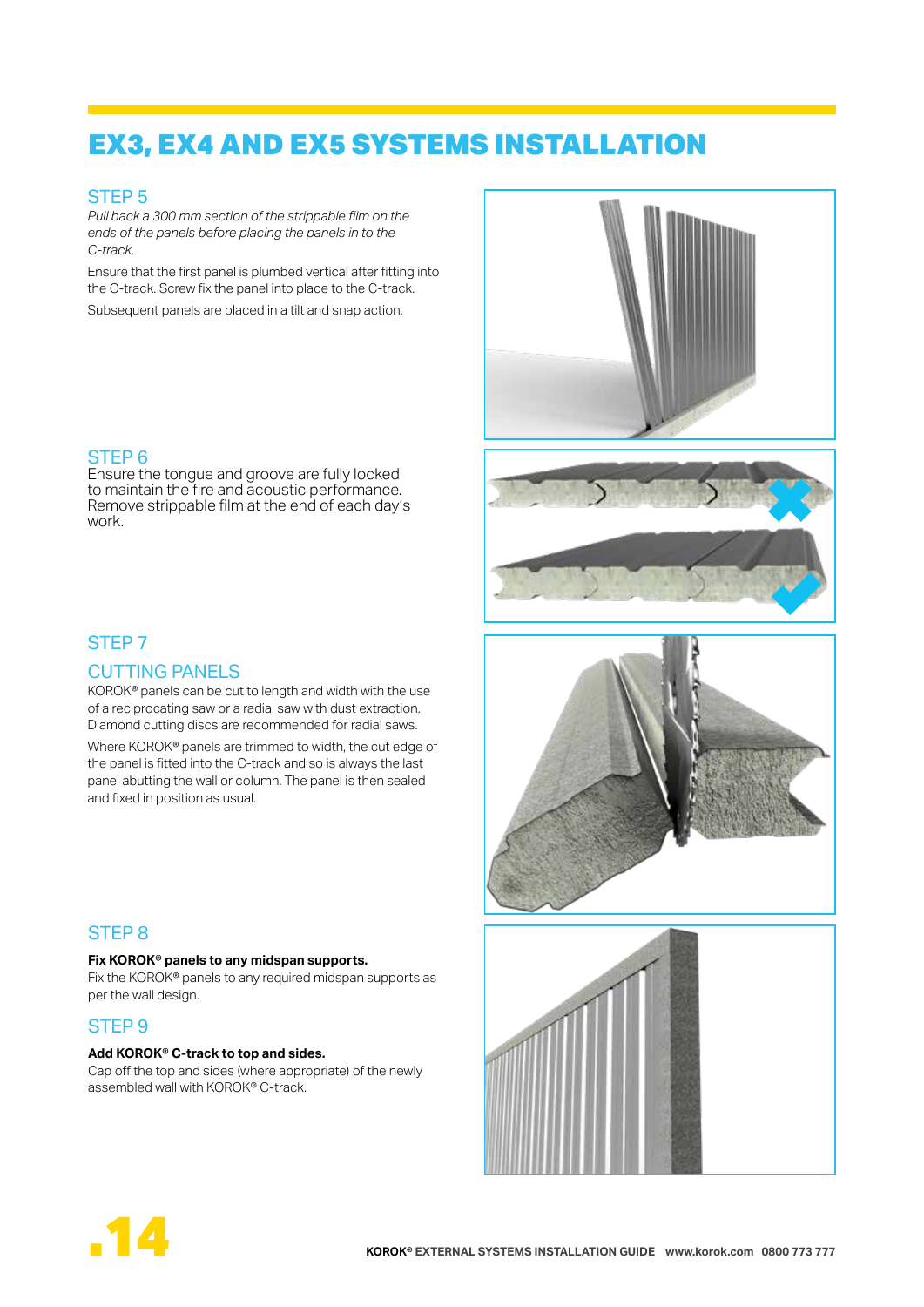# EX3, EX4 AND EX5 SYSTEMS INSTALLATION





#### STEP 10

#### **Screw off the completed wall.**

On either the internal side or the external side of the wall, screw off the walls with 10x16 wafer screws. Screws are inserted into each panel joint at 1 metre horizontal centres.

#### STEP 11 CLADDING INSTALLATION

The longrun profiled metal cladding system shall be installed as designed by a suitably qualified and capable practitioner, including all closures, flashings, etc.

#### **Install Building Underlay**

Install absorbent building underlay as specified.

#### **Install Cavity Battens**

Fasten the cavity battens into the KOROK® panel joints at the specified centres.

Space the cavity battens at the specified spans.

#### **Install the longrun profiled metal cladding**

Fasten the cladding at the specified centres and fastening pattern through the cavity battens into the KOROK® panel.

#### **Final check.**

At the completion of the job and at the finish of each day's work, it is essential that the completed area be thoroughly cleaned of all swarf, rivet stems, nails, drillings and screws etc. normally associated with the installation of metal KOROK® panels. Remove any remaining strippable film, check all fixings are correctly installed, all fire and acoustic sealant is applied correctly.

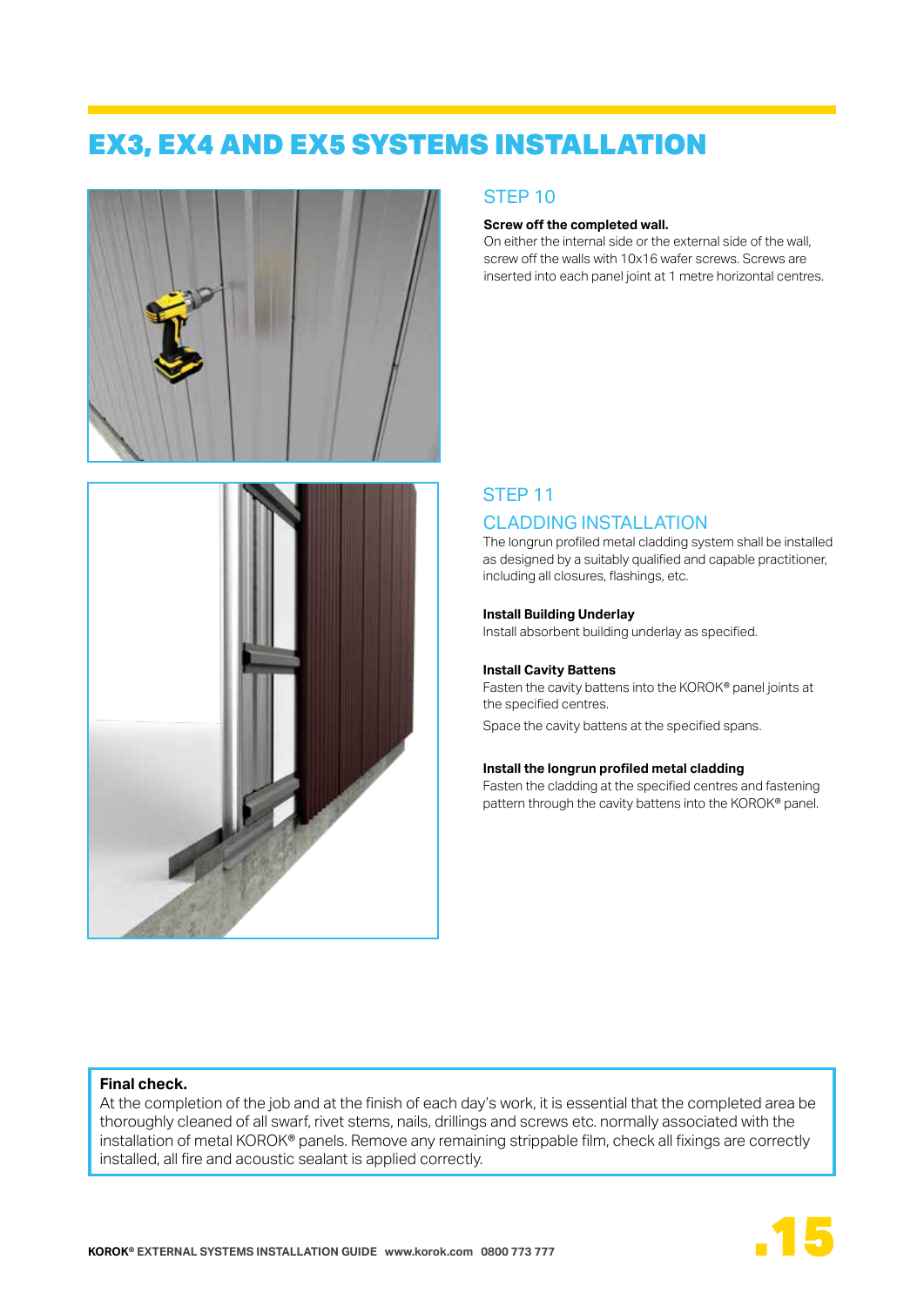BOTTOM OF SLAB SECTION VIEW EX3



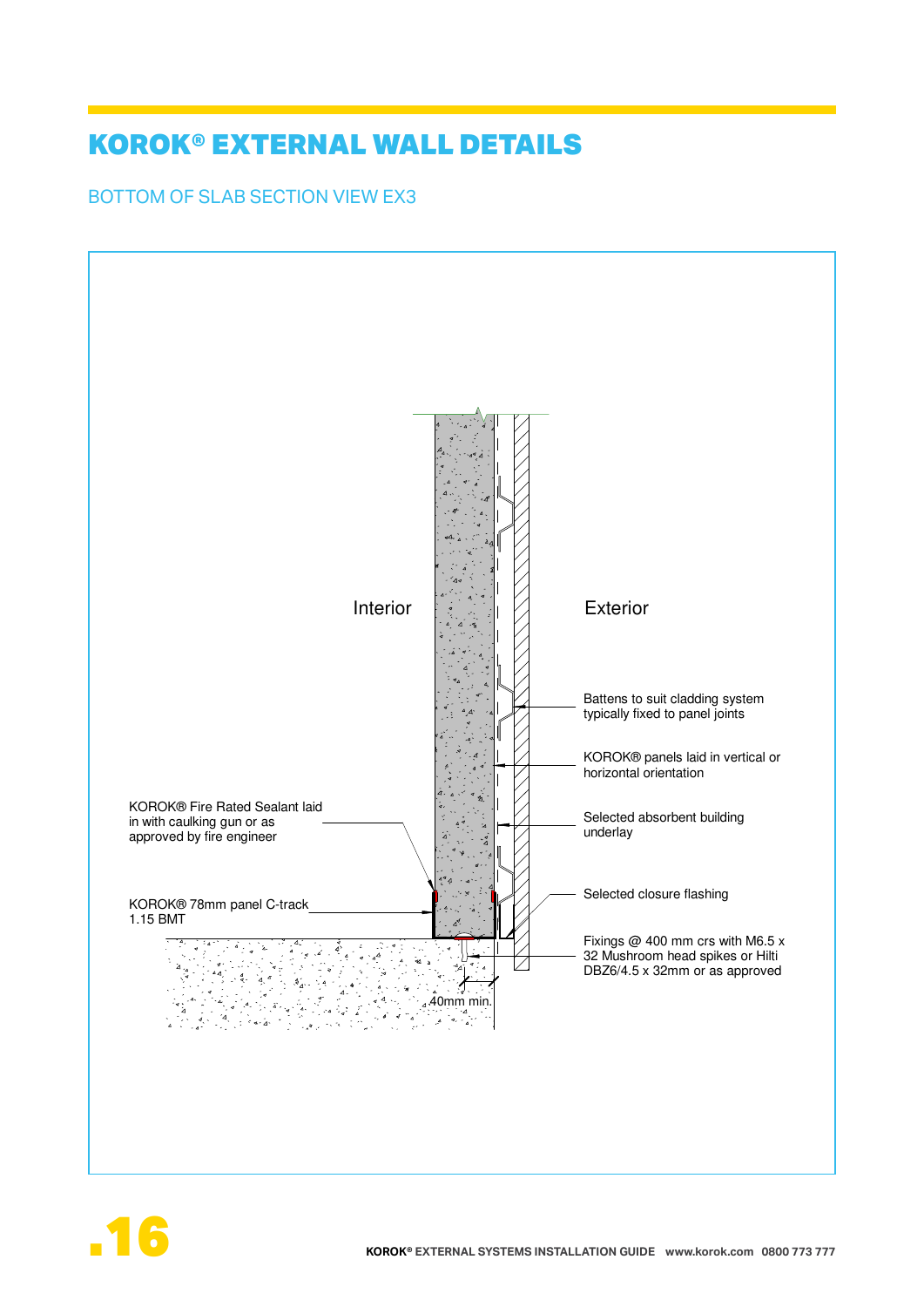BOTTOM OF SLAB SECTION VIEW EX4



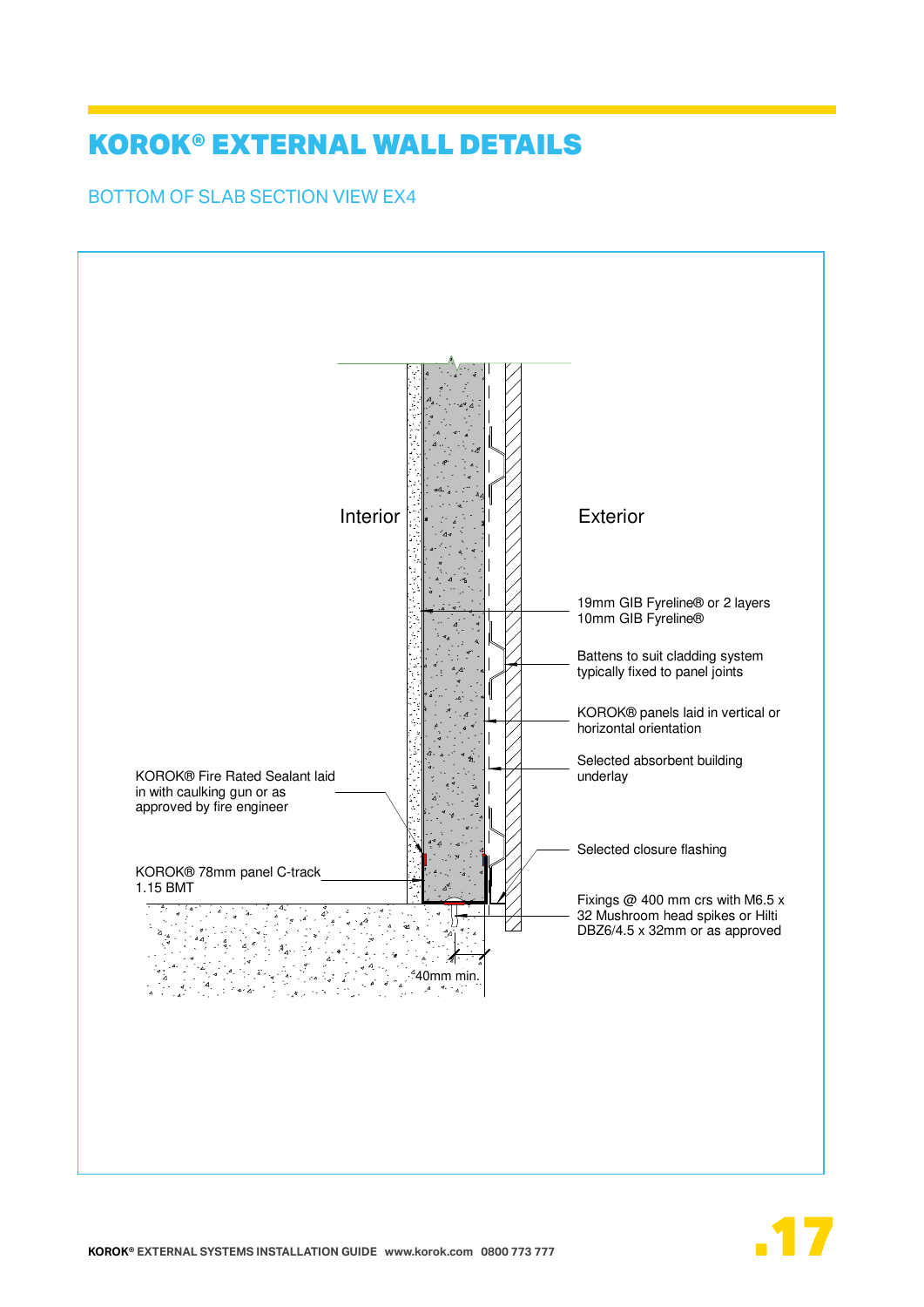#### BOTTOM OF SLAB SECTION VIEW EX5



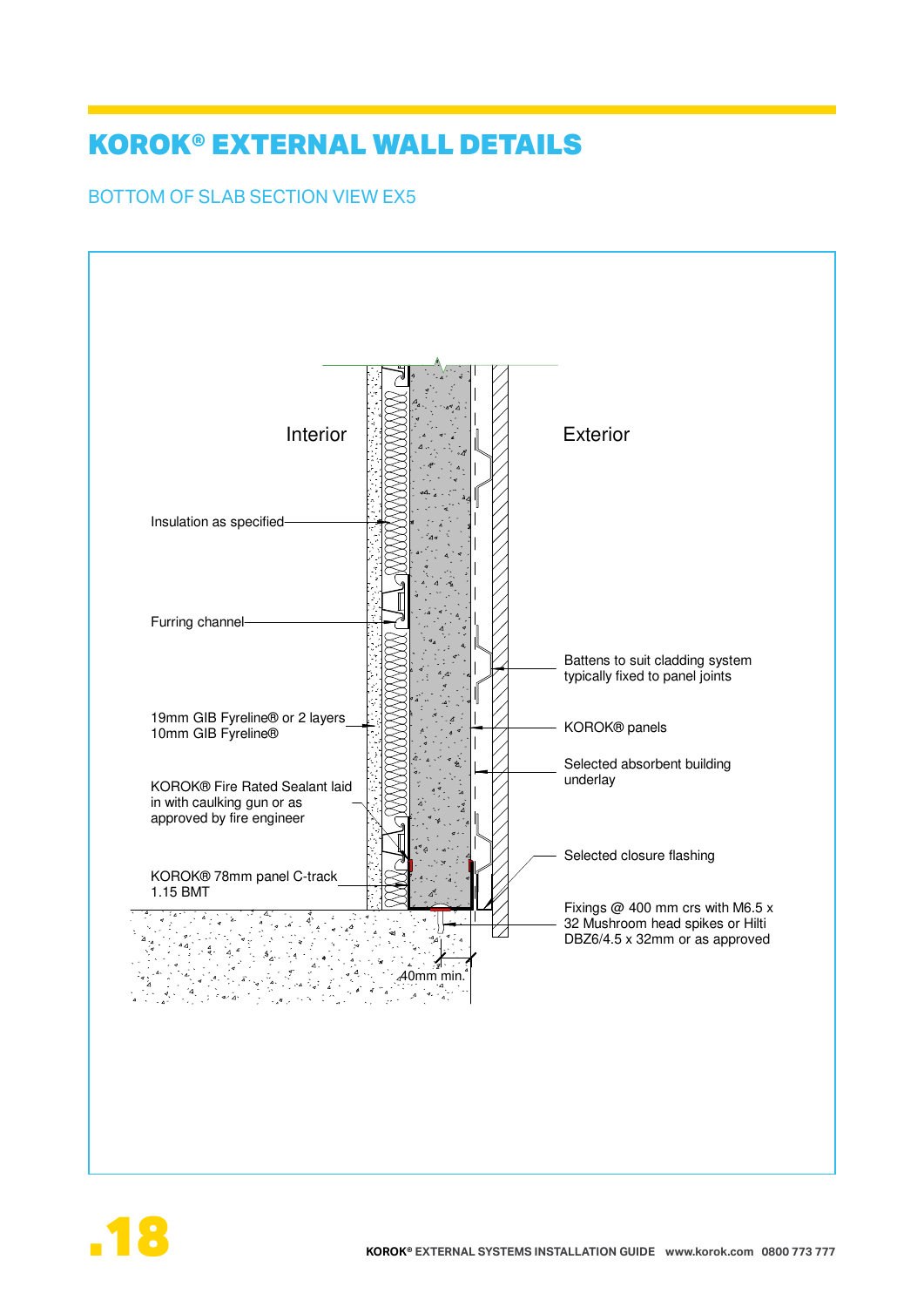#### MID SPAN GIRT SECTION



的,他们也不会有什么。""我们不会有什么?""我们不会有什么?""我们不会有什么?""我们不会有什么?""我们不会有什么?""我们不会有什么?""我们不会有什么

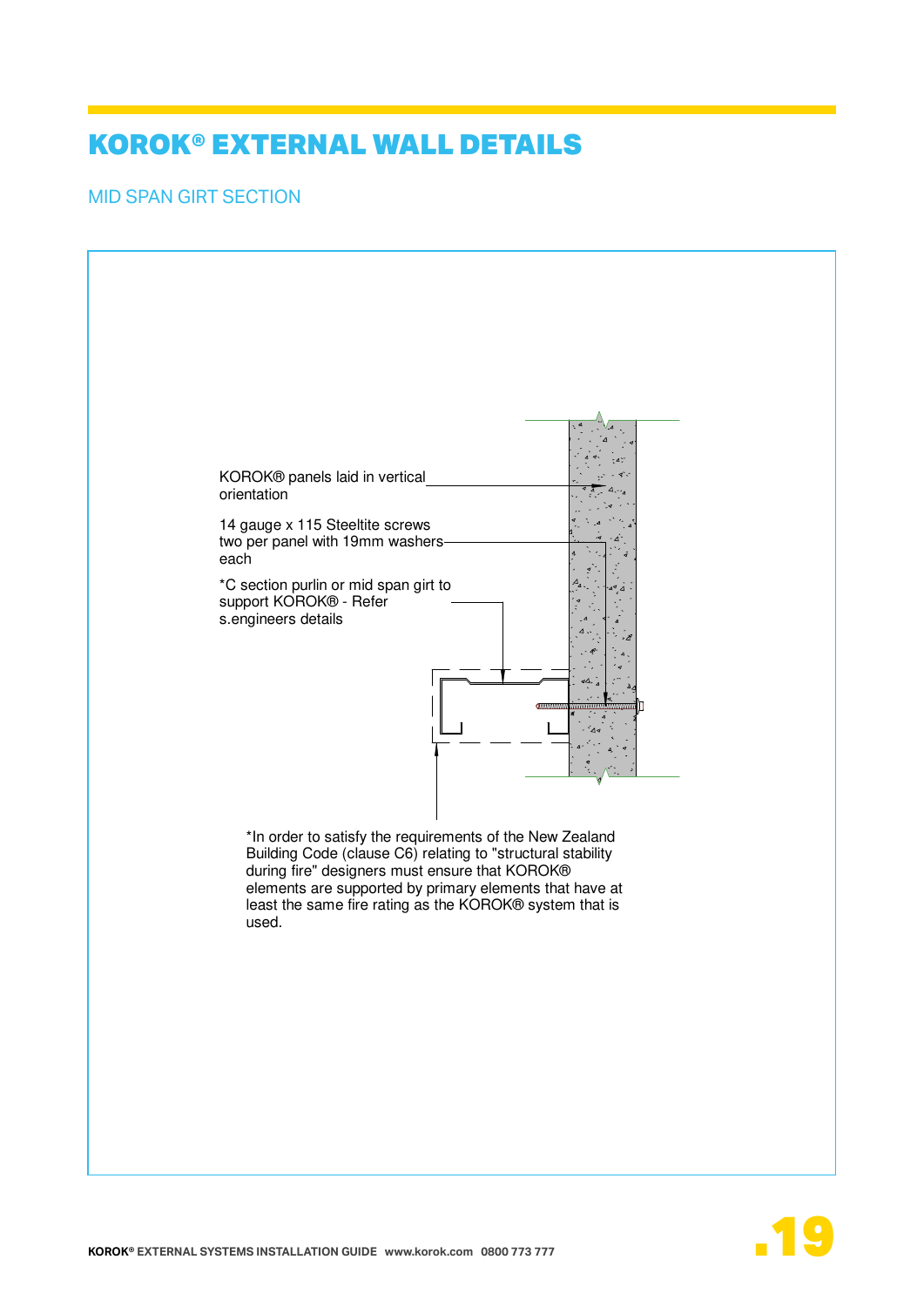## I YPICAL GUT TER FOR EX3, EX4 AND EX5



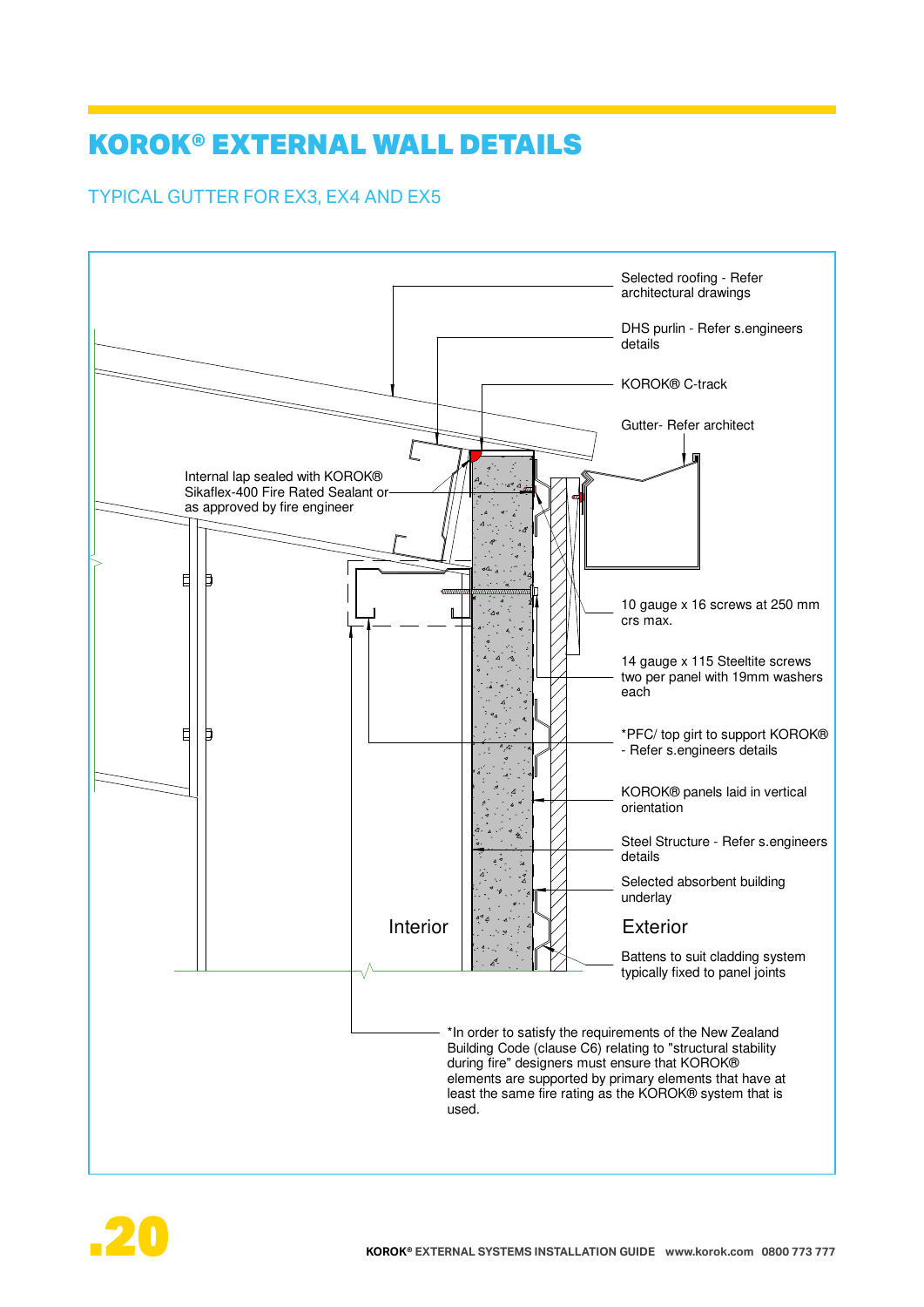## **TYPICAL MID SPAN GIRT PLAN**



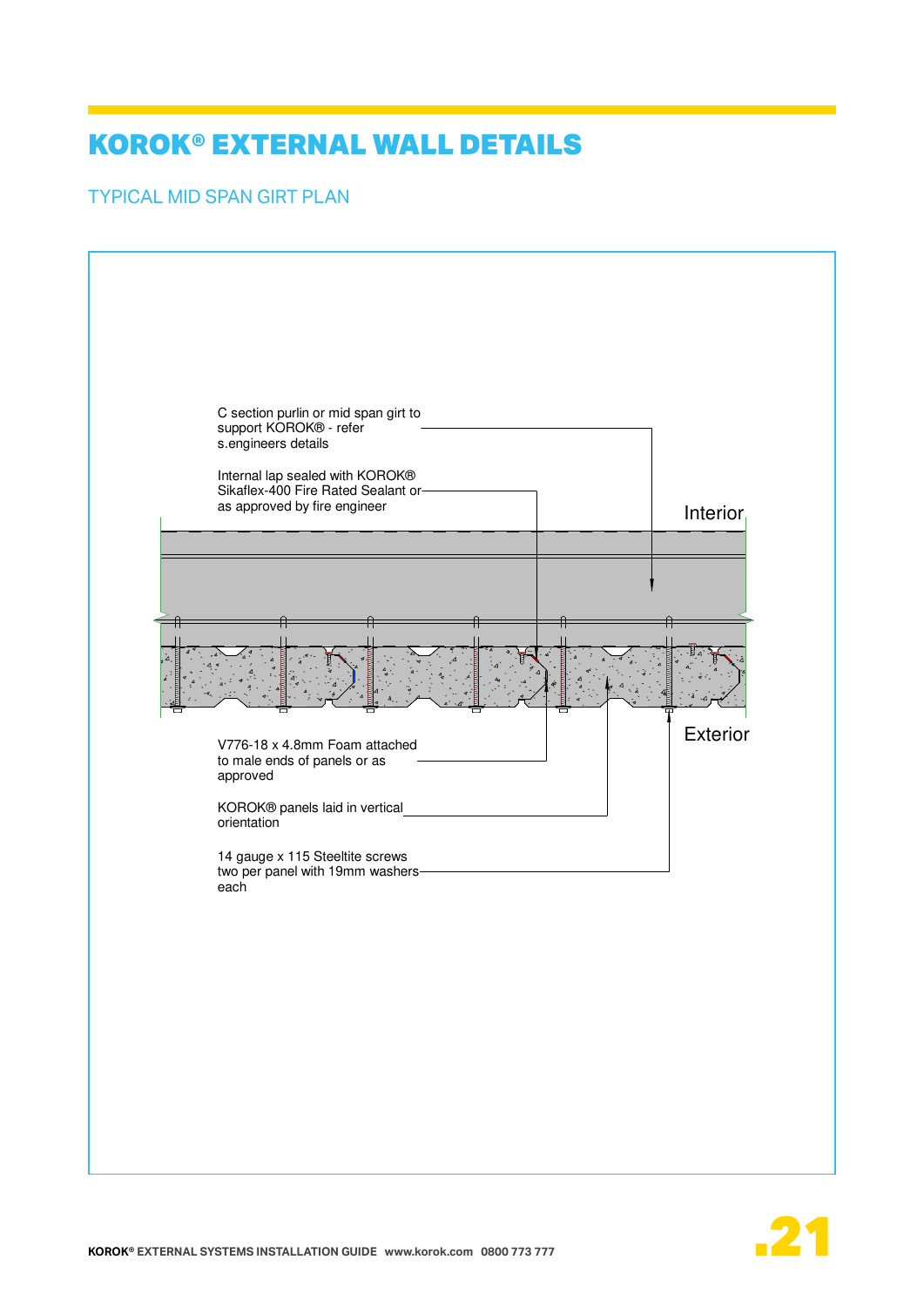## **TYPICAL GUTTER THE RESIDENCE OF A SERVICE OF A SERVICE OF A SERVICE OF A SERVICE OF A SERVICE OF A SERVICE OF A SERVICE OF A SERVICE OF A SERVICE OF A SERVICE OF A SERVICE OF A SERVICE OF A SERVICE OF A SERVICE OF A SERVI**



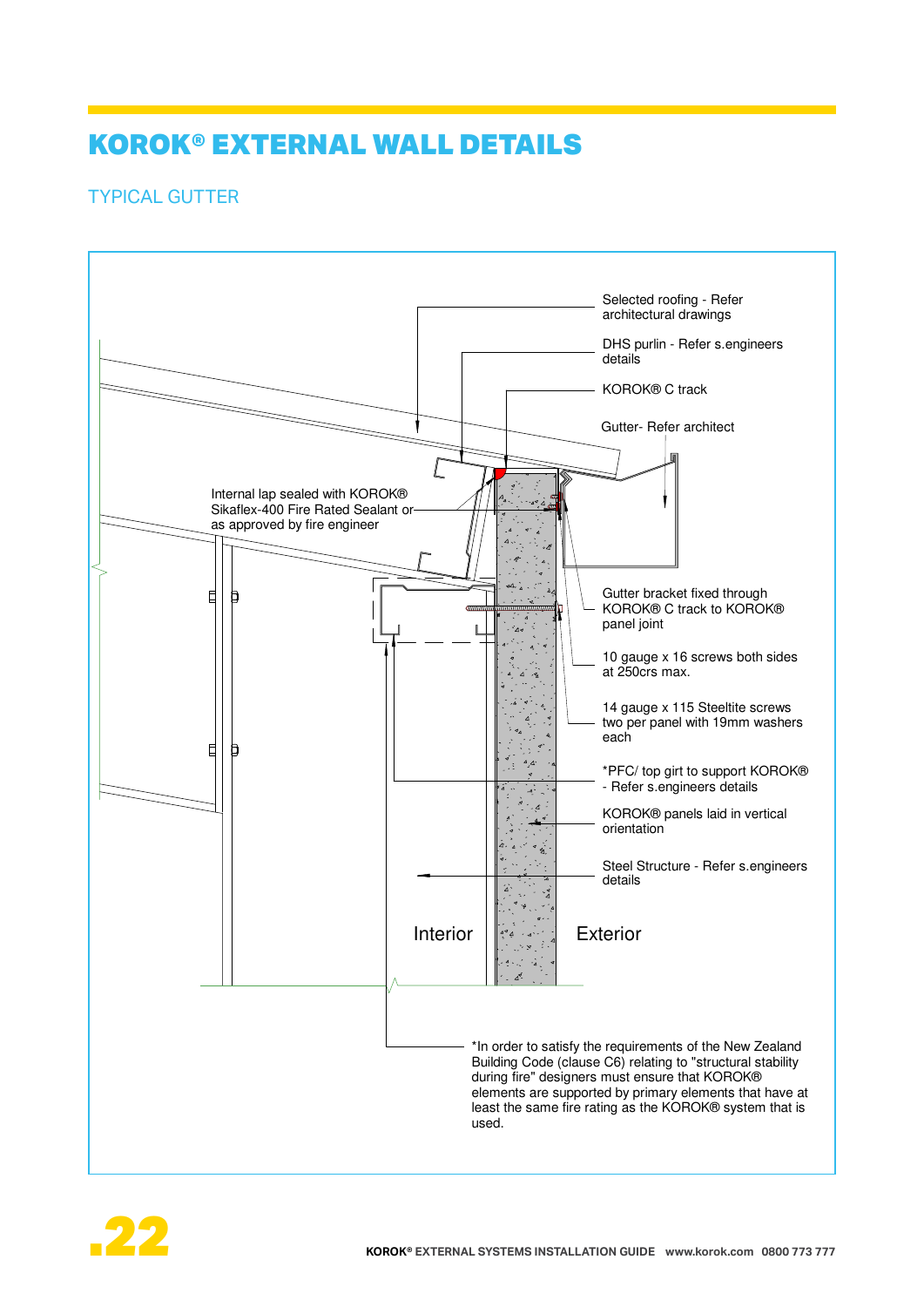# TABLE 7 - KOROK® FASTENERS SPACINGS TABLE 7 - KOROK® FASTENERS SPACINGS

|                                                | lotes:                         |                                                  |                                                    |
|------------------------------------------------|--------------------------------|--------------------------------------------------|----------------------------------------------------|
| Panel to Structure                             | <b>Tek Screw</b>               | $14 - 115$                                       | $10 - 16$ or<br>$10 - 30$                          |
|                                                | Panel Face<br>or Joint         | Face                                             | Face                                               |
|                                                | Tek Screw Maximum centres (mm) | 2 fixings per panel                              | As per KOROK® Technical<br>and Installation Manual |
| Panel to Panel                                 |                                | $10 - 16$                                        | $10 - 16$                                          |
|                                                | One Side<br>Only               | nternal                                          | nternal or<br>external                             |
|                                                | centres (mm)<br>Maximum        | 1000                                             | 1000                                               |
|                                                | Maximum Wall Span<br>Vidth (m) | 6.0 m between<br>supporting girts<br>see note 1) | 6.0 m between<br>supporting girts<br>(see note 1)  |
| Orientation<br>Panel                           |                                | Vertical                                         | Vertical                                           |
|                                                | Panel<br>Thickness<br>(mm)     | R<br>Z                                           | R<br>Z                                             |
| <b>(OROK® Wall</b><br>System or<br>similar     |                                | EX1, EX2                                         | EX3, EX4, EX5                                      |
| <b><u><i><u><b>Aublication</b></u></i></u></b> |                                | External Wall<br>Systems                         | External Wall<br>Systems                           |

# **NOTES**

- 78 mm Panel Properties Span tables are based on ambient conditions. When used as part of a fire-rated system, the maximum unsupported vertical span of the KOROK® EX systems is 6.0 metres. Greater<br>spans are subject to spe 1. 78 mm Panel Properties - Span tables are based on ambient conditions. When used as part of a fire-rated system, the maximum unsupported vertical span of the KOROK® EX systems is 6.0 metres. Greater spans are subject to specific engineering design and/or fire engineering assessment.  $\overline{a}$
- Design Wind Pressures may require specific engineering design and result in midspan girts. 2. Design Wind Pressures - may require specific engineering design and result in midspan girts.  $\overline{N}$